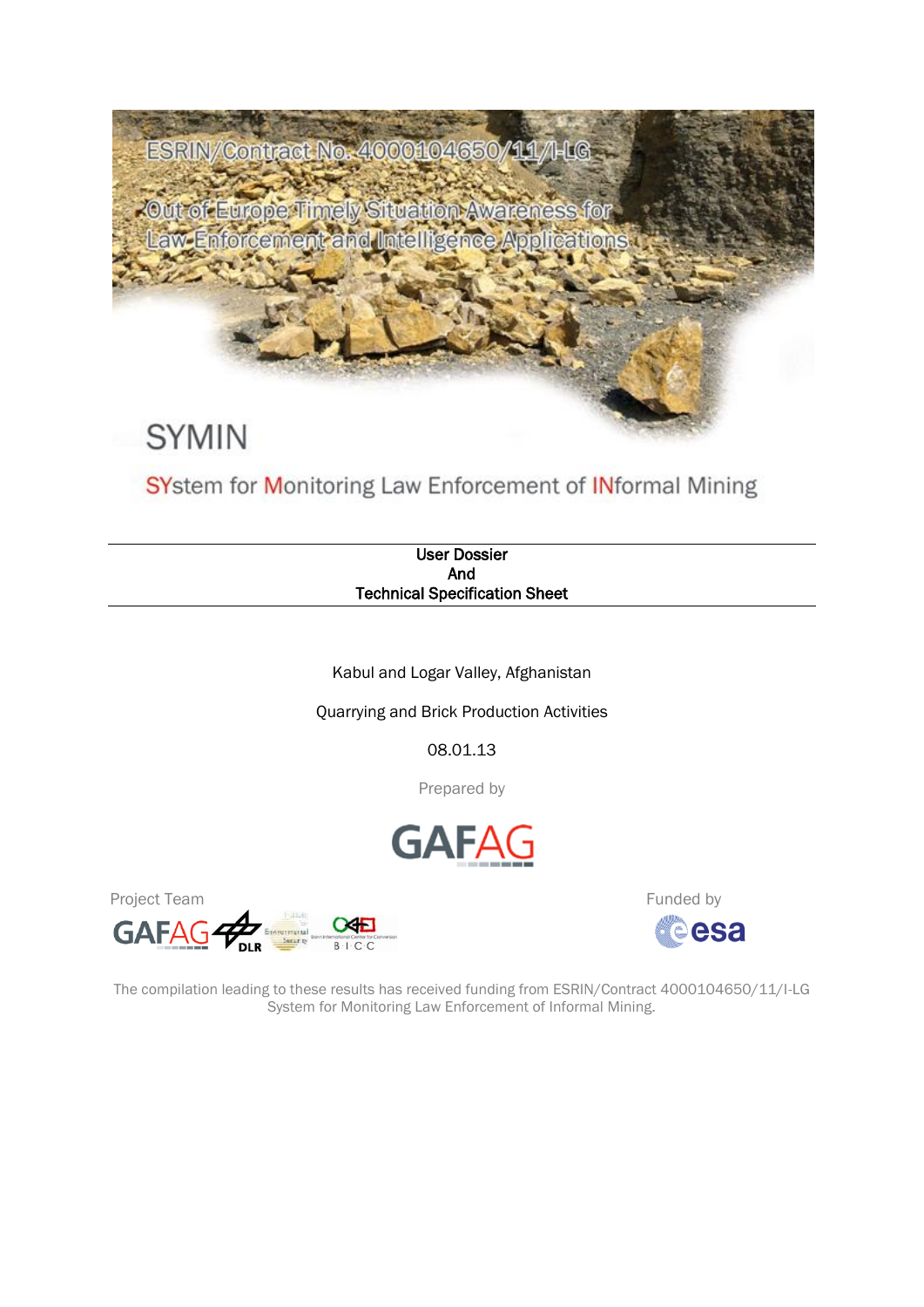### Document Status Sheet

### Document Identification

| Document Name:   | User Dossier Quarrying and Brick Production |  |  |
|------------------|---------------------------------------------|--|--|
| <b>Issue No:</b> | $\overline{ }$<br>⊥.∪                       |  |  |
| Date:            | 08.01.13                                    |  |  |

# **Signatures**

|          | <b>Affiliation/Function</b> | <b>Name</b>          | Date     | Signature |
|----------|-----------------------------|----------------------|----------|-----------|
| Prepared | GAF                         | Georg Stern          | 08.01.13 |           |
|          |                             | <b>Bernd Schulte</b> |          |           |

#### Document Change Record

|    | ⊅ate           | <b>Request</b>         | Location | <b>Details</b> |
|----|----------------|------------------------|----------|----------------|
| ∸∙ | 12<br>08.01.13 | <b>Initial Version</b> |          |                |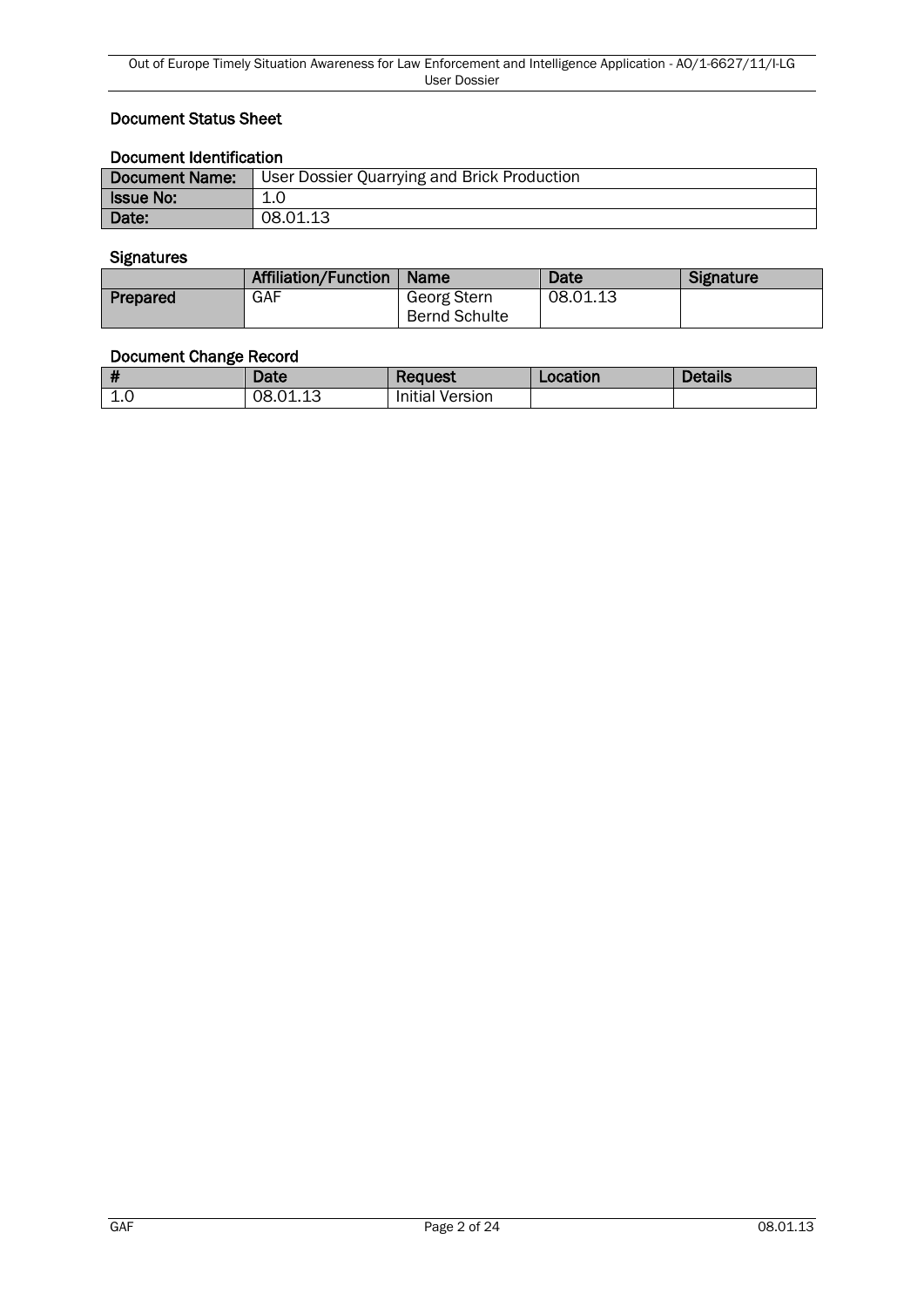# Table of content

| $\mathbf{1}$   |     |  |
|----------------|-----|--|
| $\overline{2}$ |     |  |
| 3              |     |  |
|                | 3.1 |  |
|                | 3.2 |  |
|                | 3.3 |  |
|                | 3.4 |  |
| 4              |     |  |
|                | 4.1 |  |
|                | 4.2 |  |
|                | 4.3 |  |
| 5              |     |  |
| 6              |     |  |
| 7              |     |  |

## Figures

Figure 1: Area of Interest (AOI), including map sheet index for detail maps. Fehler! Textmarke nicht definiert.

| Figure 5: Satellite image of crushing and sorting plants (red) and related stockpiles (green).  9  |    |
|----------------------------------------------------------------------------------------------------|----|
|                                                                                                    |    |
| Figure 7: Photograph of the quarries shown on the right part of the satellite image on the right 9 |    |
|                                                                                                    |    |
|                                                                                                    |    |
|                                                                                                    |    |
|                                                                                                    |    |
|                                                                                                    |    |
|                                                                                                    |    |
|                                                                                                    |    |
|                                                                                                    |    |
| Figure 16: Conical structures (1) indicating traditional kilns. (2) Associated clay pit13          |    |
|                                                                                                    |    |
| Figure 18: Left: Cartosat-1 IRS-P5 ortho-image (acquisition date: 24.05.10) shows areas of clay    |    |
|                                                                                                    | 14 |
|                                                                                                    |    |
| Figure 20: Left: Cartosat-1 IRS-P5 ortho-image (acquisition date: 24.05.2010) shows areas of clay  |    |
| brick production                                                                                   |    |
|                                                                                                    |    |
| Figure 22: Right: For better visualization generated colour composite of a coherence image 16      |    |
|                                                                                                    |    |
|                                                                                                    |    |
| Figure 25: Bar chart showing the development of clay pit areas in hectare;21                       |    |
|                                                                                                    |    |

### Tables

| Table 1: Schematic overview of the five principal situations concerning cadastral compliance20 |  |
|------------------------------------------------------------------------------------------------|--|
|                                                                                                |  |
|                                                                                                |  |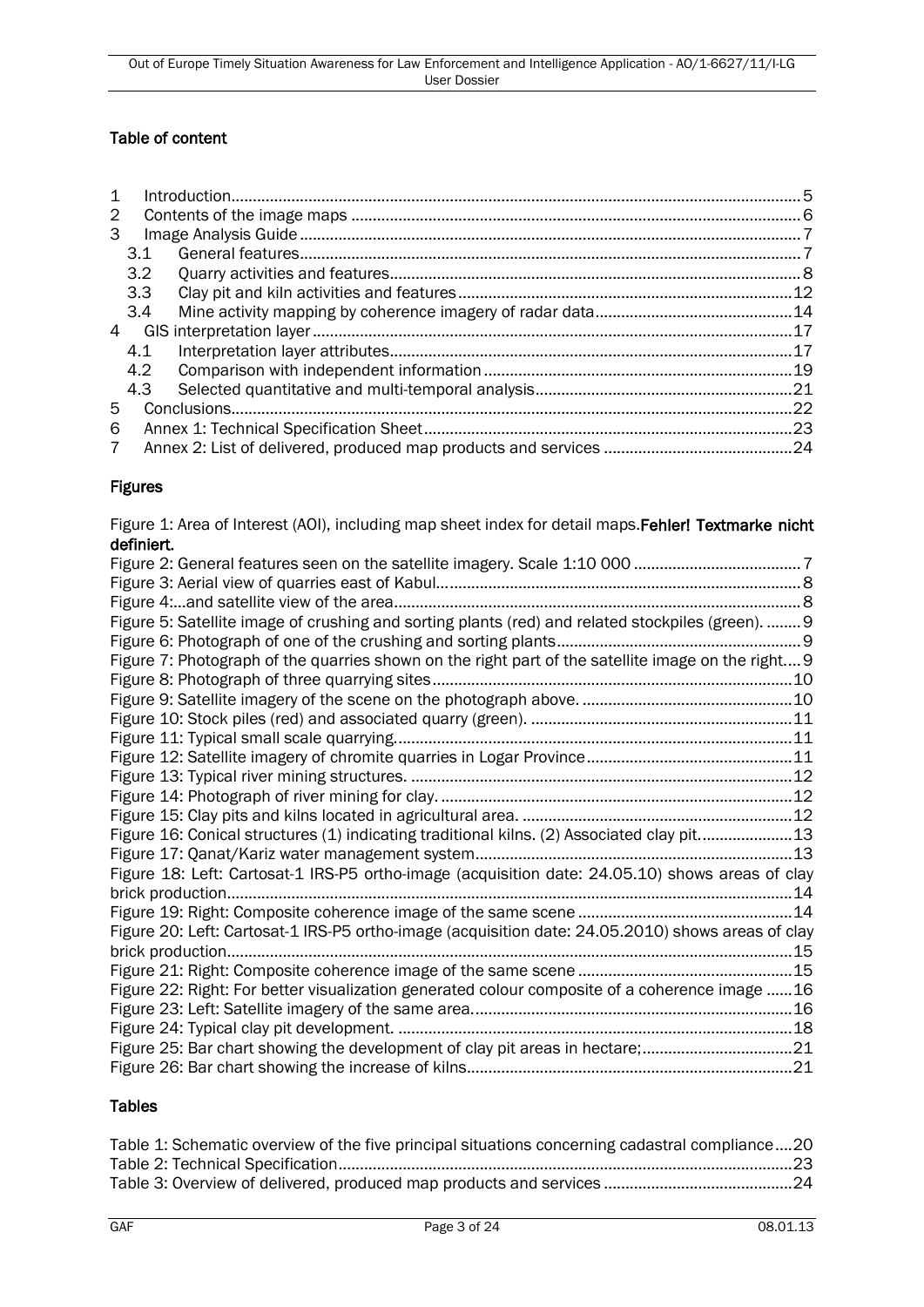### Abbreviations

| Term             | Description, Explanation         |
|------------------|----------------------------------|
| <b>AOI</b>       | Area of Interest                 |
| EO               | Earth Observation                |
| $\overline{GIS}$ | Geographic Information System    |
| <b>GPS</b>       | <b>Global Positioning System</b> |
| <b>VHR</b>       | Very High Spatial Resolution     |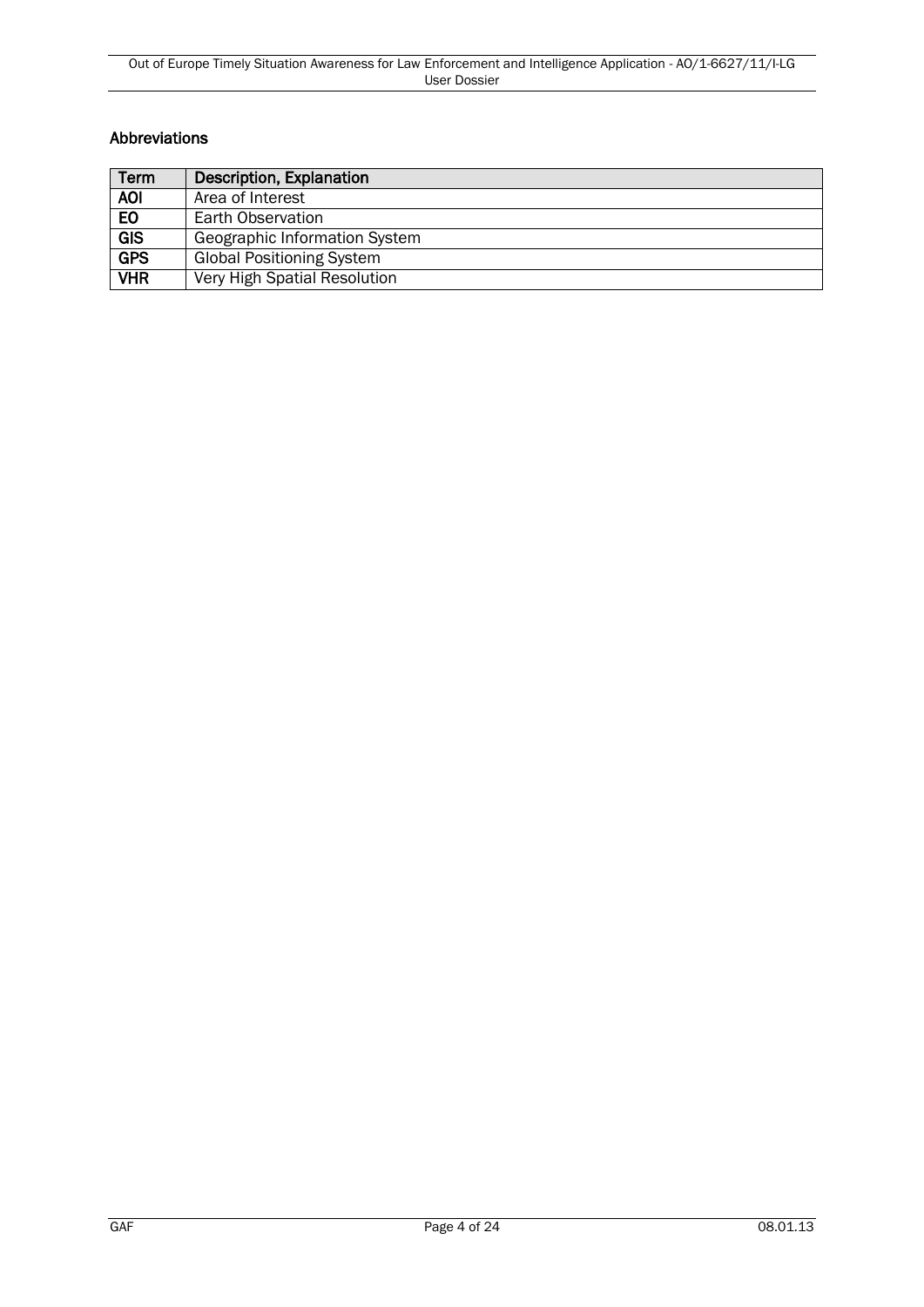### <span id="page-4-0"></span>1 Introduction

### Purpose

This user dossier intends to assist potential users as cadastre or inspectorate officers of the Ministry of Mines in getting a better understanding on:

- 1. What can be recognized on the optical satellite imagery in general and specifically concerning mining activities,
- 2. How possible ground activities may be detected on radar images,
- 3. How features might be evaluated and compared with cadastral and other information.

This dossier covers two examples. Firstly it deals about open quarries for gravel, construction material and chromite production around Kabul and secondly about clay pits and associated kilns for brick production in the same area. Figure 1 below gives an overview of the area of interest (AOI) and the acquired satellite image footprints and map sheets.



Figure 1: Area of Interest (AOI), including satellite image footprints and map sheet index for detail maps.

#### Suitability for business processes

The products and services described below are major work contributions to the typical business process activities of

- 1. Mining inventory,
- 2. Mine verification,
- 3. Title / Application Availability, and
- 4. Compliance monitoring works

as specified in the service trial specification document D3, 1.1, of July 2012.

### Results of Demonstration service

The present service shows principally three major results:

- 1. The satellite image maps described in more detail below,
- 2. The Geographic Information System (GIS) compatible interpretation layer described in more detail below
- 3. And the documentation at hand (User Dossier and Technical Specification Sheet).

The maps produced (see annex 2) show quarrying, clay pit and brick production activities in the greater Kabul area and the Logar Valley. The EO data used to produce these maps are very high spatial resolution (VHR) optical data (Cartosat, see annex 1, technical specification sheet). The optical VHR data are the base for the overview and detail maps. Besides the optical imagery two COSMO-Skymed images were acquired (04./20.06.2012, annex 1) in order to perform coherence calculations to demonstrate the possible application of these for monitoring of mining, and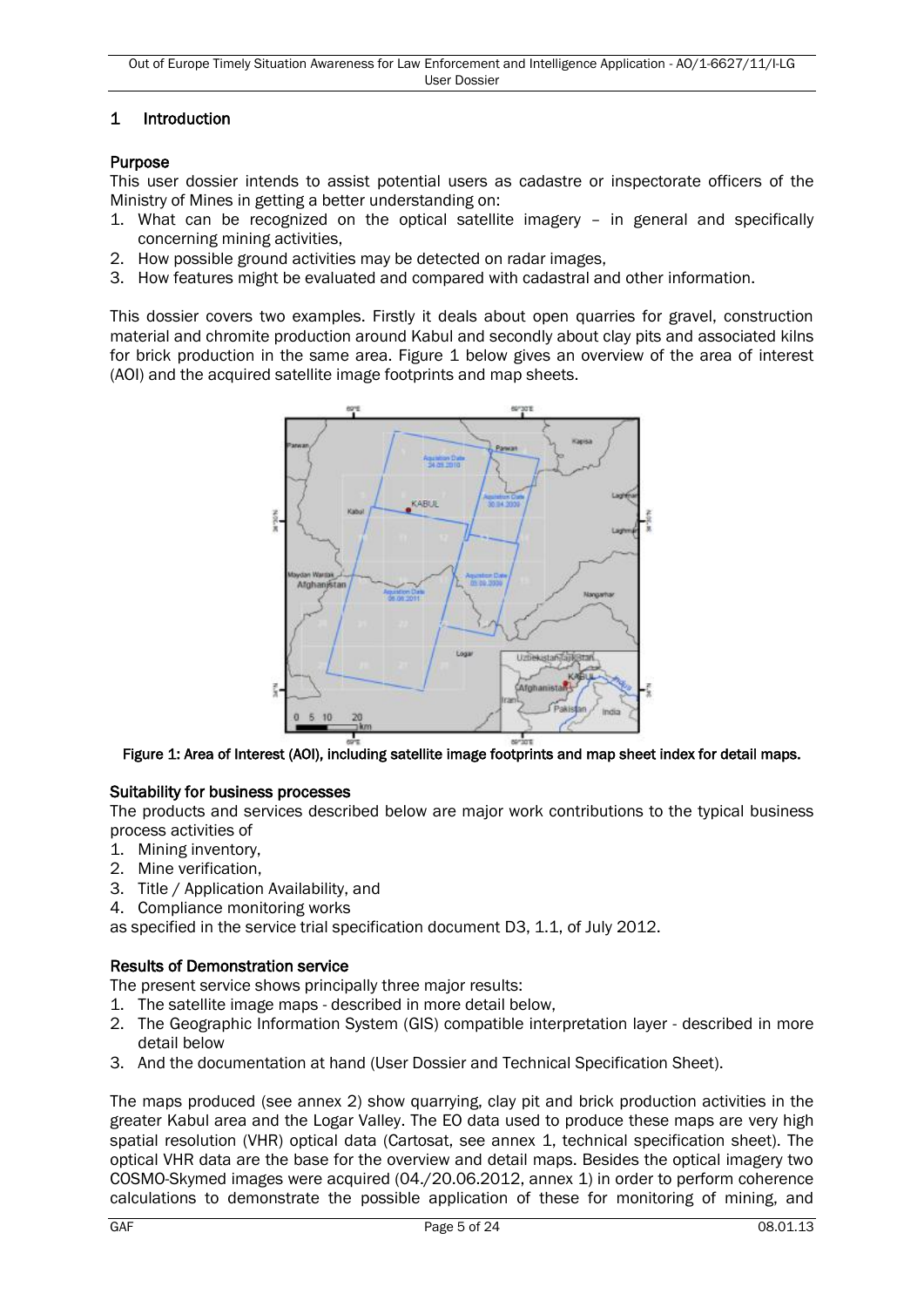transportation activities. However, only samples were used and no full detail maps were produced from this dataset, because some of the radar data show miscalculation of coherence due to the strong relief of the AOI. The conclusions of chapter 5 mainly cover aspects of the satellite imagery and to a lesser extent additional data (see below).

### Further evaluation possibilities of imagery

In addition to the image map description in chapter 3, chapter 4 describes the interpretation layer, possible measures to enhance the value of this layer and possible further interpretations that result from the combination of the imagery with other GIS compatible data sets (e.g. ground truth data, cadastral information, infrastructure, topography or geology).

### <span id="page-5-0"></span>2 Contents of the image maps

All maps are in geographic projection, i.e. maps units are degrees, minutes and seconds and the rectangular x, y axes are defined by longitude and latitude. This projection was selected as it equals the one used in the cadastre. However, this projection is not suitable for direct – on the map – distance, area and angular measurements. More technical details about the datasets and maps are given in annex 1 and 2.

The content of the image maps shows in general 4 layers:

- 1. Optical satellite image data as background
- 2. Coordinates of known quarries around Kabul were provided by the Ministry of Mines, Afghanistan in February 2012 in order to i) verify the interpretation of the imagery and ii) determine between known and new quarries.
- 3. Additionally the team received vector data on clay pits and kilns mapped on EO-data vintage 2003/04 (R. Grayson, pers. comm.). These datasets were used to show the development of brick production activities in the area.
- 4. GIS-compatible Interpretation layer of the image map and its comparison with the other data above. The layer attributes "new", "extant", and "gone" respectively "Quarry", "Machinery" etc. below are value-addings to the image interpretation (see chapter 4).
	- a. Quarry: new, extant
	- b. Machinery: new, extant
	- c. Clay Pits: new, extant, gone
	- d. Bull's Trench Kiln: new extant, gone
	- e. Fixed Chimney Kiln: new, extant, gone
	- f. Movable Chimney Kiln: new, extant, gone
	- g. Movable Chimney Kiln changed into Fixed Chimney Kiln, extant
	- h. Traditional Kilns: new, extant, gone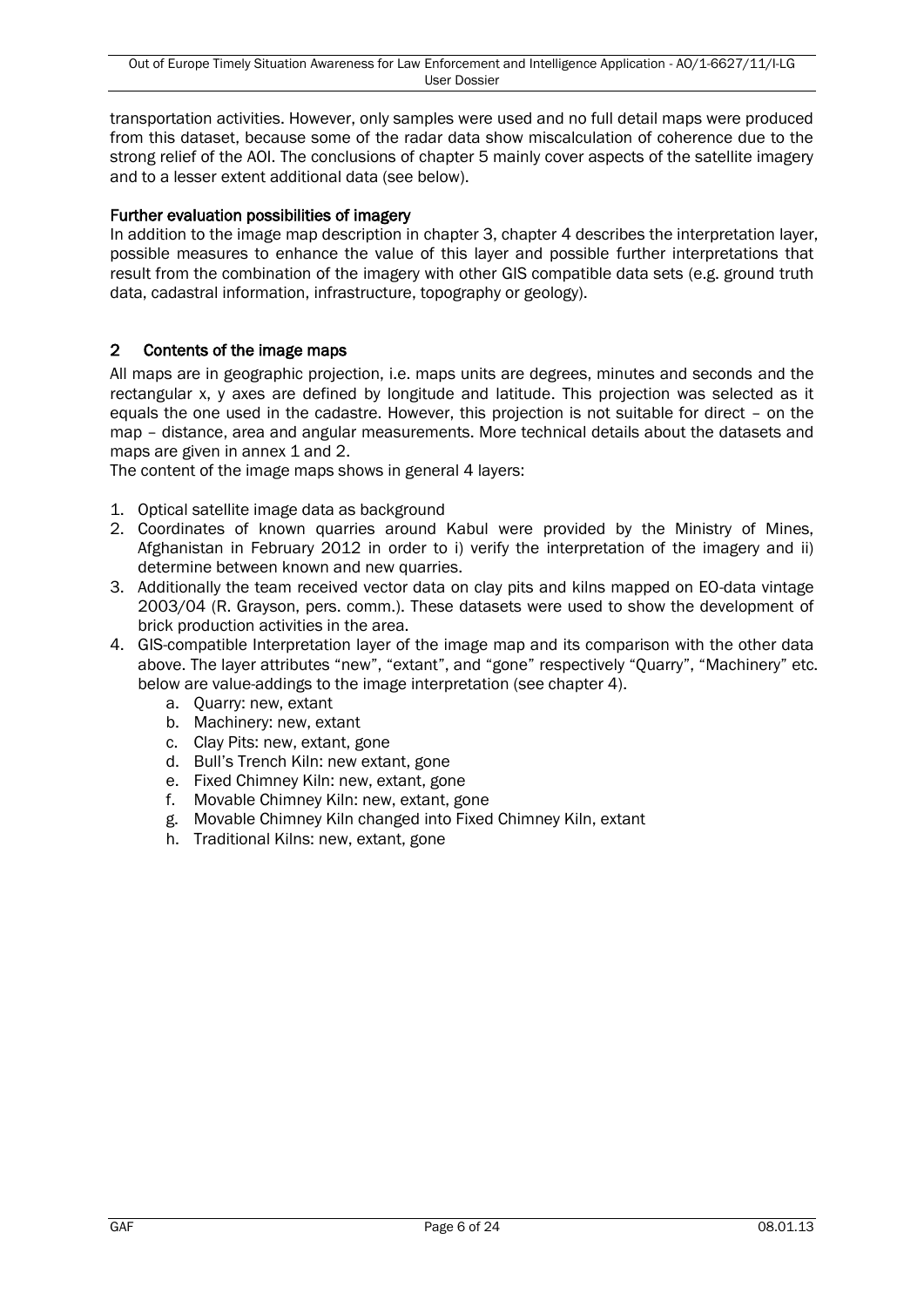# <span id="page-6-0"></span>3 Image Analysis Guide

Image analyses were performed on a visual basis by means of a stereo station which allows 3D analysis. This method enhances the retrieval of information from the imagery. The results of the interpretation have not been verified in the field. Photographs taken during field visits were used to facilitate the interpretation.

In addition the consultant refers to literature that describes various studies concerning the EO image analysis for mining activities. A summary of typical mining activity indicators is given by the website EO-Miners - Preliminary results - Indicators - [Application of EO techniques.](http://www.eo-miners.eu/prelim_results/pr_indi_application.htm)

### <span id="page-6-1"></span>*3.1 General features*

The images below depict general features visible on the satellite imagery in order to facilitate the understanding of the imagery used as backdrop on the maps.

The recognition of specific objects generally is not a direct question of size, but of size in its environment context. As example, even a single car (2 pixels) might be recognized in this resolution if it appears as bright dots on a road. However it will probably not be recognized as a single object that is off-road.



Incised alluvial plain with gravel road





Housing construction site Tar road running left of water course meandering through agricultural areas



lar plant with graver road<br>
Mountainous terrain with river valley<br>
crossroads

#### <span id="page-6-2"></span>Figure 2: General features seen on the satellite imagery. Scale 1:10 000

The following chapter shows some results of the interpretation and gives a comparison of features relevant to mining activities detected on the satellite imagery with the photographs.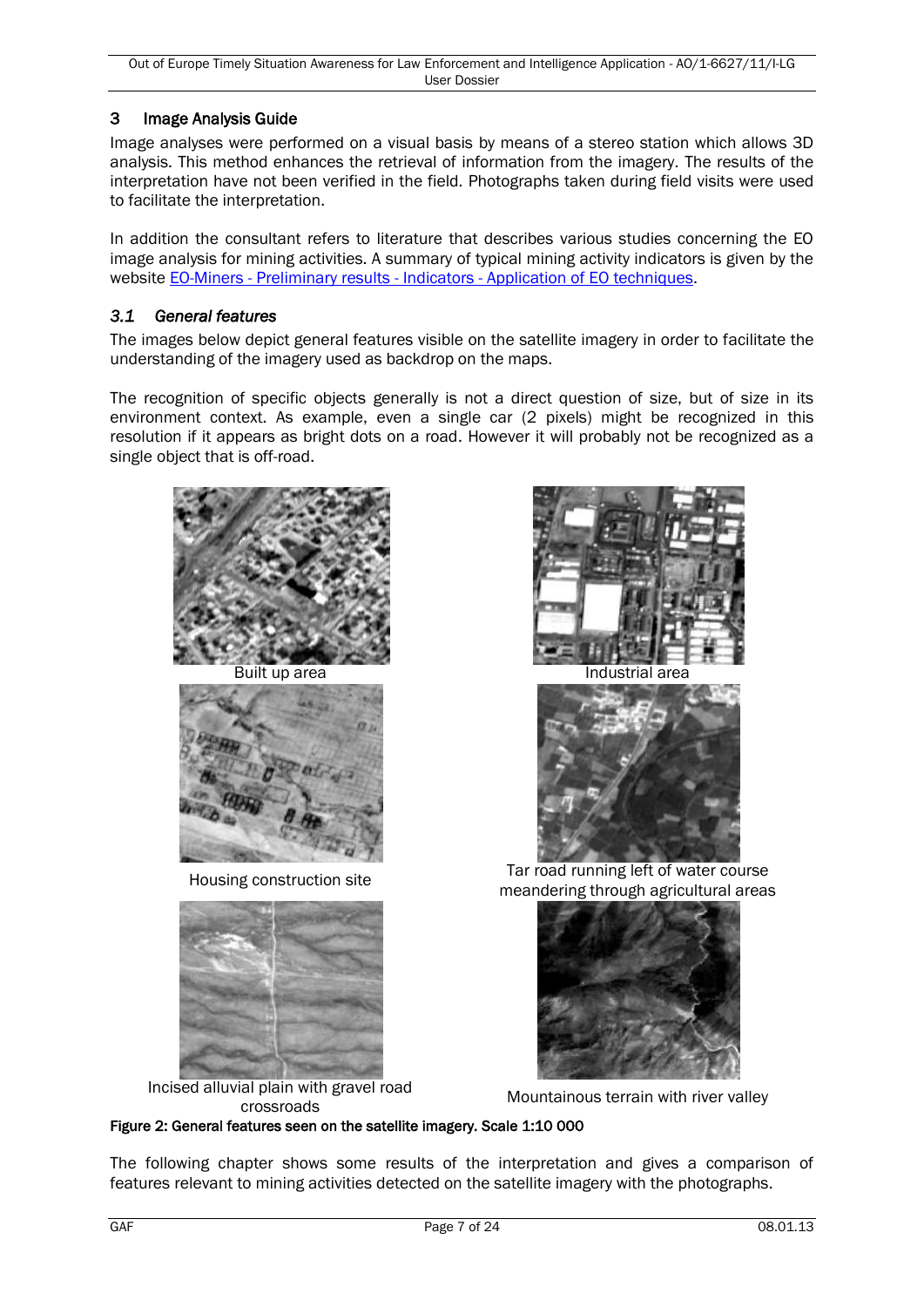### *3.2 Quarry activities and features*

Similarly to general features, mining activities are also best recognized if they appear in an appropriate context. The right picture below shows dirt tracks mounting a hill and obviously ending at areas of bare soil and serve as transport chain to multiple areas of bare soil. It is the overall context that leads to the interpretation of several quarries that are aligned along this track.

<span id="page-7-2"></span><span id="page-7-1"></span><span id="page-7-0"></span>



Figure 3: Aerial view of quarries east of Kabul... **Figure 4:...and satellite view of the area.** The line crossing the image relates to a sensor error during acquisition. Scale 1:10 000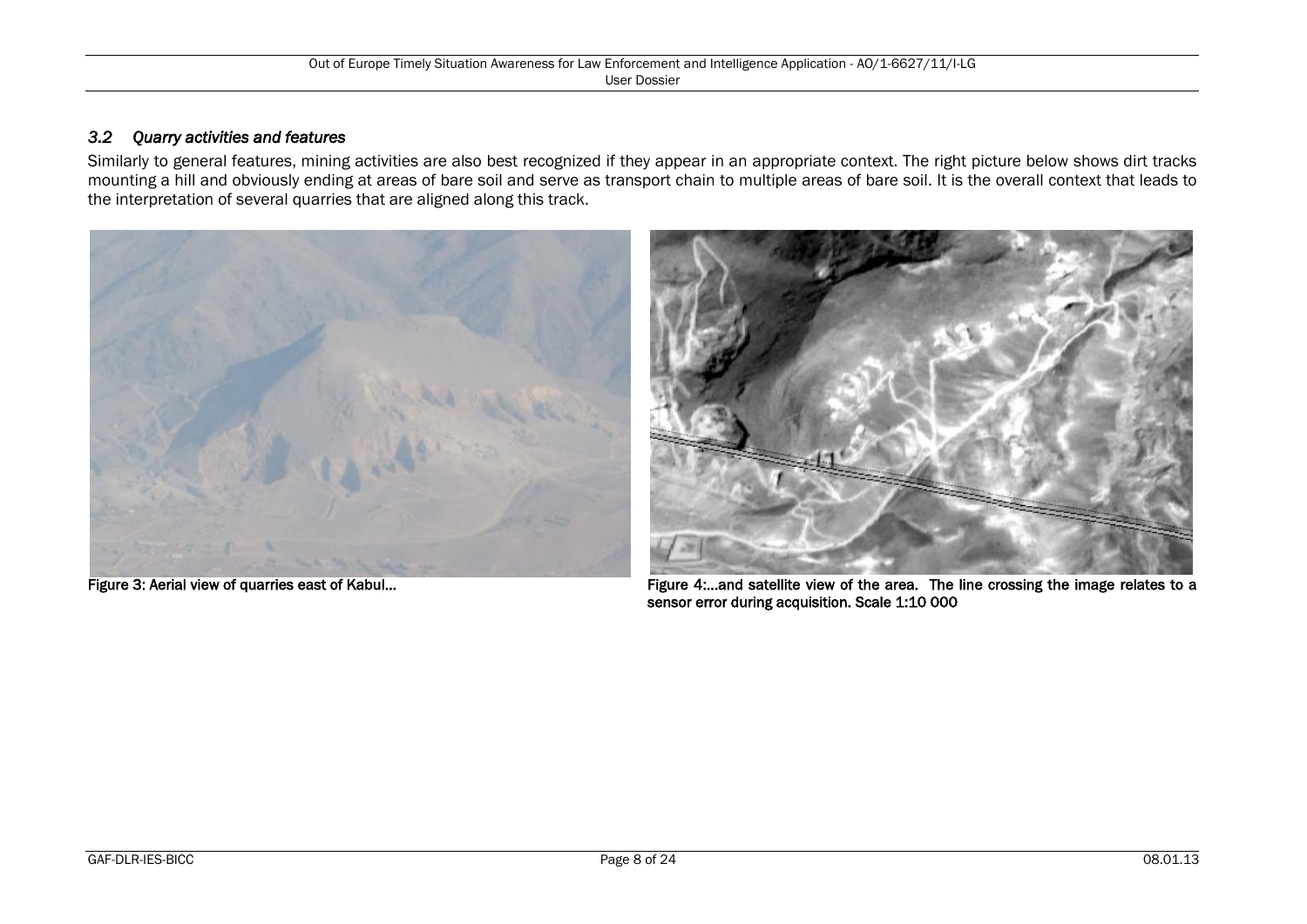

Figure 6: Photograph of one of the crushing and sorting plants shown on the satellite image on the right.

<span id="page-8-2"></span><span id="page-8-1"></span>

Figure 7: Photograph of the quarries shown on the right part of the satellite image on the right.



<span id="page-8-0"></span>Figure 5: Satellite image of crushing and sorting plants (red) and related stockpiles (green). The blue triangle indicates angle of view of the photograph on the left. Scale 1:10 000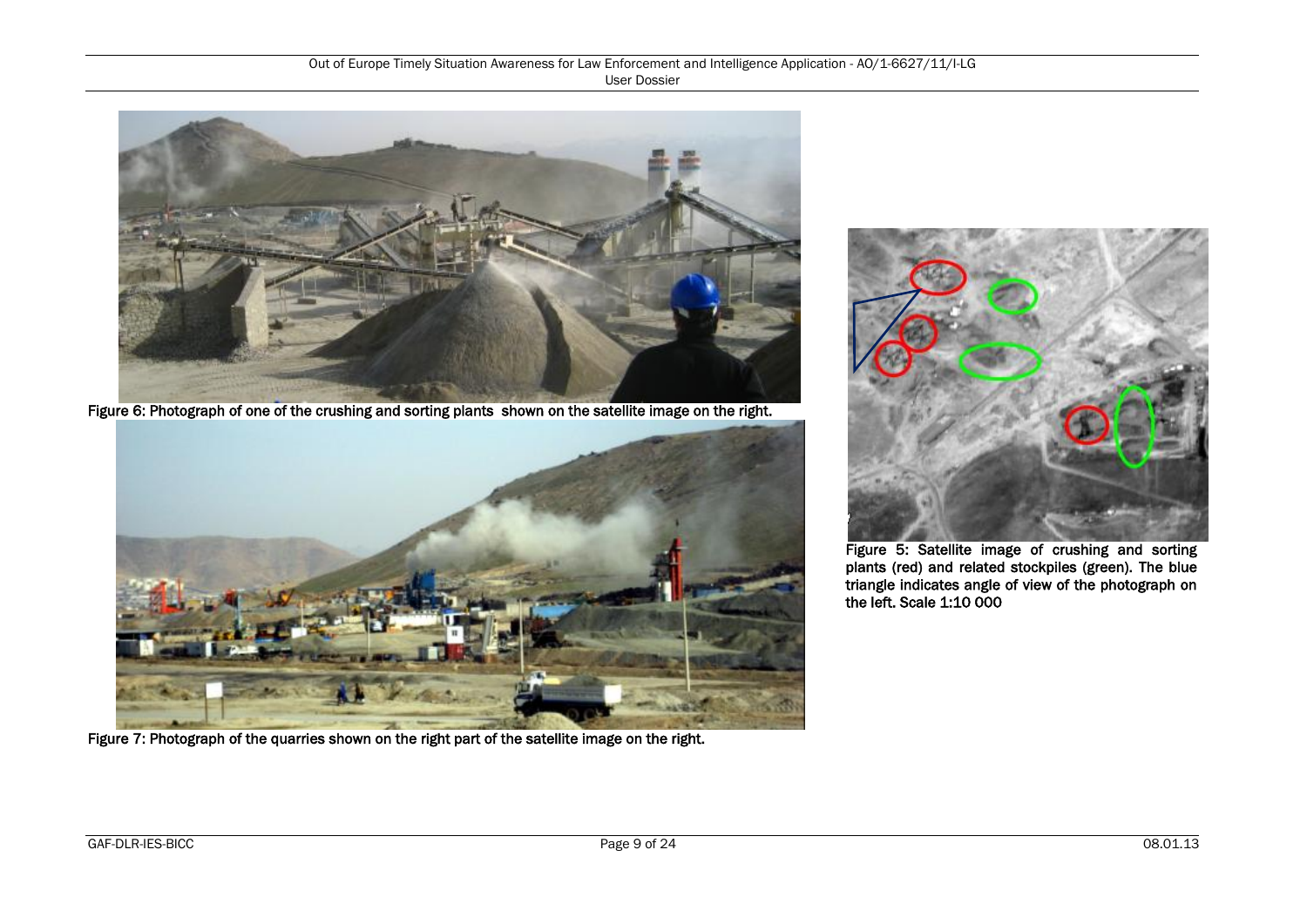

Figure 8: Photograph of three quarrying sites

<span id="page-9-0"></span>

<span id="page-9-1"></span>Figure 9: Satellite imagery of the scene on the photograph above. Red triangle indicates angle of view. Scale 1:10 000. A Qanat/Kariz water management system (light blue) can be seen running from the top right corner to bottom middle.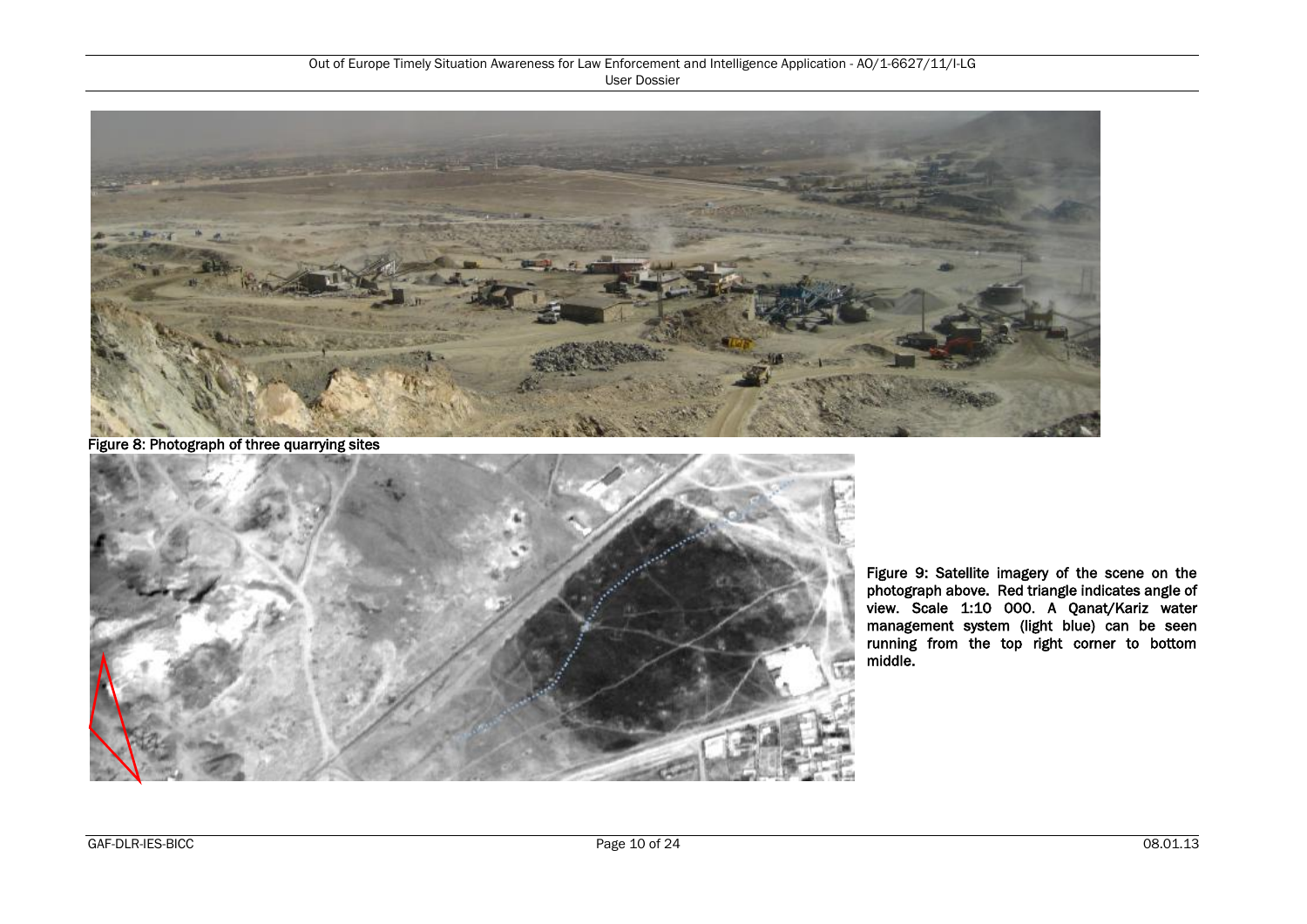

Figure 10: Stock piles (red) and associated quarry (green). Scale 1:10 000

<span id="page-10-1"></span>

Figure 11: Typical small scale quarrying. Scale 1:10 000

<span id="page-10-0"></span>The left image above is also a good example how image features may be interpreted only due to their context with other features that obviously relate to each other.

The image below shows an example of the limits of interpretation. In this case two very small chromite quarries were identified by a ground survey<sup>1</sup> but in the imagery, due to the small spatial footprint and due to the lack of any context features, the activities may not be clearly interpreted as mining activity but solely as some open, bare soil or rock at the hill sides.

<span id="page-10-2"></span>



Figure 12: Satellite imagery of chromite quarries in Logar Province showing limitations of interpretation. Scale 1:10 000

 $\overline{a}$ 

<sup>1</sup> A. J. Benham, P. Kovác, M. G. Petterson, I. Rojkovic, M. T. Styles, A. G. Gunn, J. A. McKervey and A. Wasy: Chromite and PGE in the Logar Ophiolite Complex, Afghanistan, 2009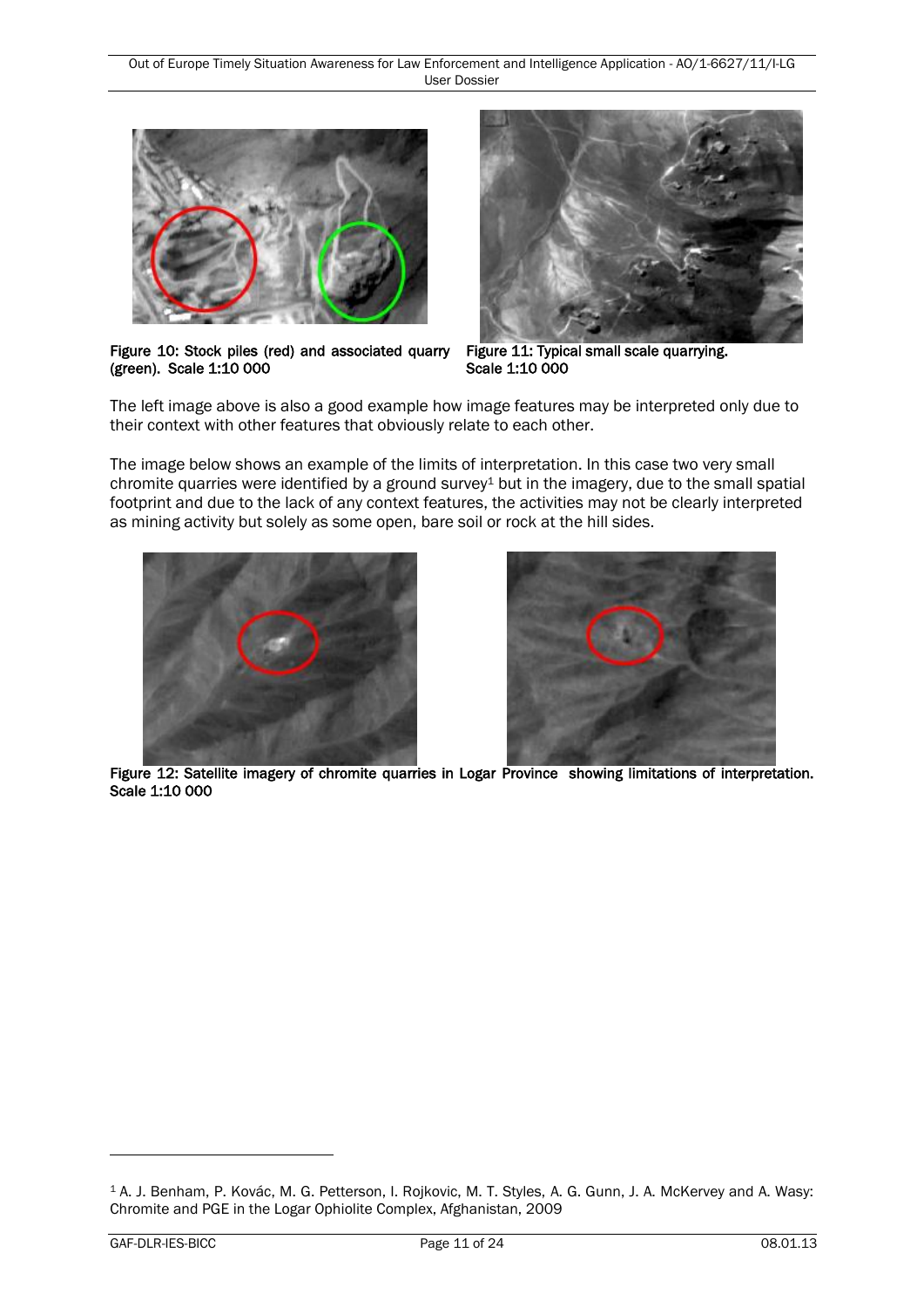### <span id="page-11-0"></span>*3.3 Clay pit and kiln activities and features*



<span id="page-11-1"></span>Figure 13: Typical river mining structures. The Bull's Trench kilns - marked in red - indicate that mining is for clay. Scale 1:10 000. Again two features are recognized by their context. The recognition of the river itself would not lead to the conclusion that clay pits exist, but the recognition of kilns at the shore of the river indicate the presence of clay pit activities.



Figure 14: Photograph of river mining for clay.

<span id="page-11-2"></span>

<span id="page-11-3"></span>Figure 15: Clay pits and kilns located in agricultural area. The trail of smoke marked in red - central on the kiln indicates a fixed chimney kiln. Scale 1:10 000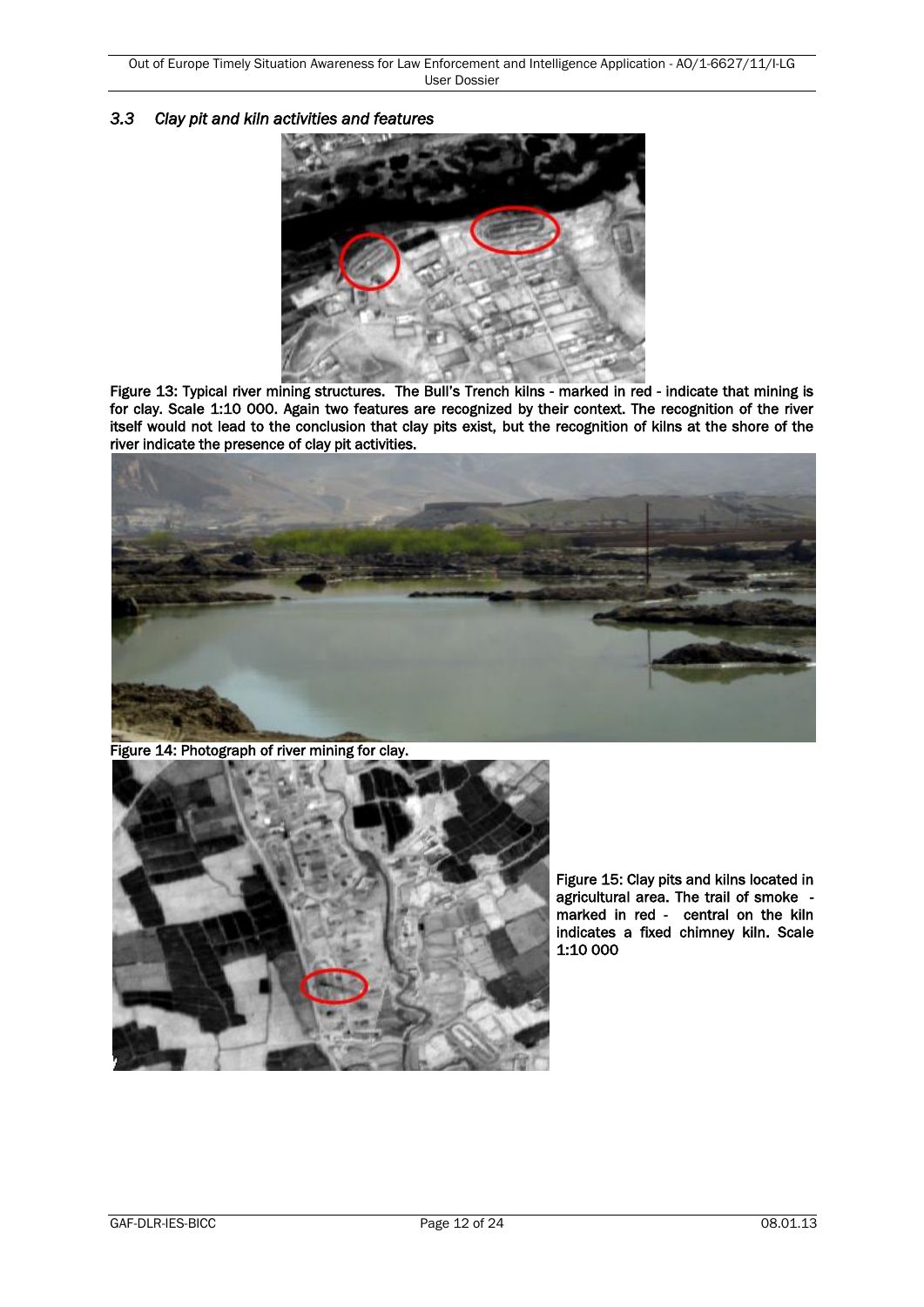<span id="page-12-0"></span>

Figure 16: Conical structures (1) indicating traditional kilns. (2) Associated clay pit. Scale 1:10 000

<span id="page-12-1"></span>

Figure 17: Qanat/Kariz water<br>management system (light blue) management system (light blue)<br>mapped on topographic maps, on topographic destroyed by clay mining (red). Scale 1:10 000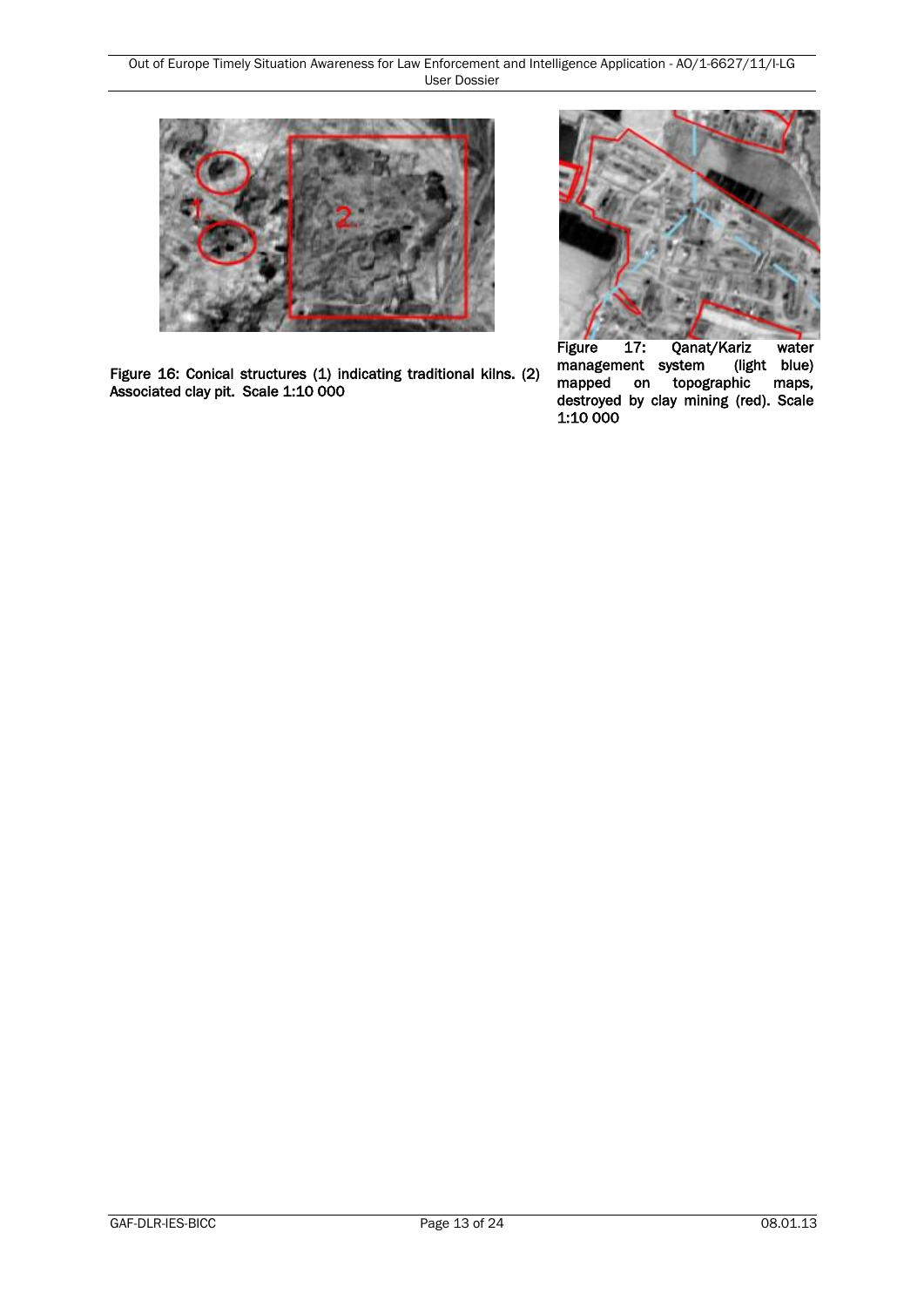*3.4 Mine activity mapping by coherence imagery of radar data* 



<span id="page-13-0"></span>Figure 18: Left: Cartosat-1 IRS-P5 ortho-image (acquisition date: 24.05.10) shows areas of clay brick production in northern Kabul. The yellow outlines delineate areas with clay pits and kilns.

<span id="page-13-2"></span><span id="page-13-1"></span>Figure 19: Right: Composite coherence image of the same scene with the same yellow outlines. Blue areas within the outlines show activity within the acquisition interval (04. and 20.06.212). Areas of low to absent activity are shown in red colours). Moreover, between 2010 and 2012 the central area in this scene was made ready for newer clay pits and kilns, being a highly active area in the right image.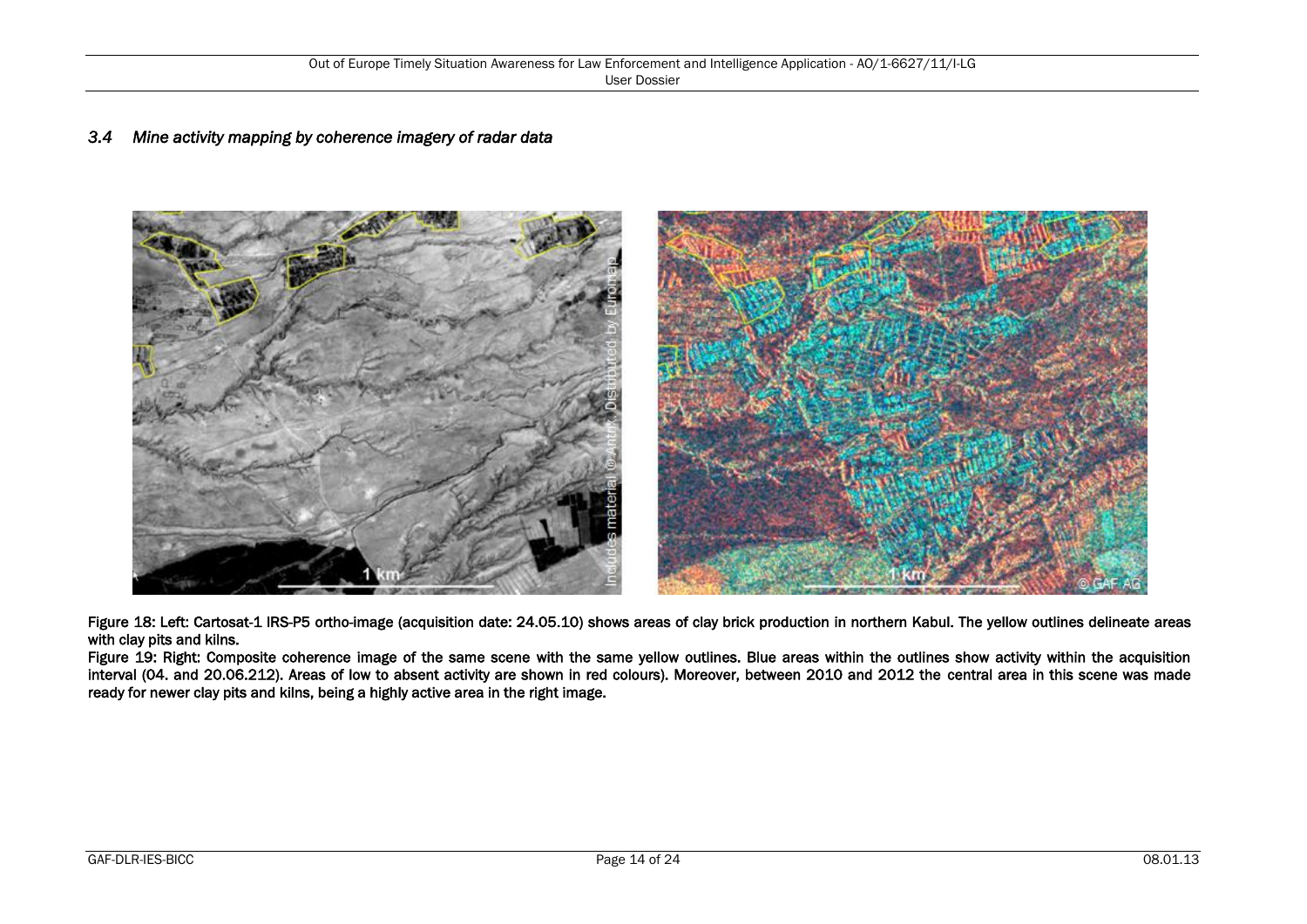

Figure 20: Left: Cartosat-1 IRS-P5 ortho-image (acquisition date: 24.05.2010) shows areas of clay brick production in northern Kabul. The yellow outlines delineate areas with clay pits and kilns.

<span id="page-14-1"></span><span id="page-14-0"></span>Figure 21: Right: Composite coherence image of the same scene with the same yellow outlines. Blue areas within the outlines show activity within the acquisition interval (04. and 20.06.2012). Areas of high activity can be distinguished from areas of low to absent activity (red colours).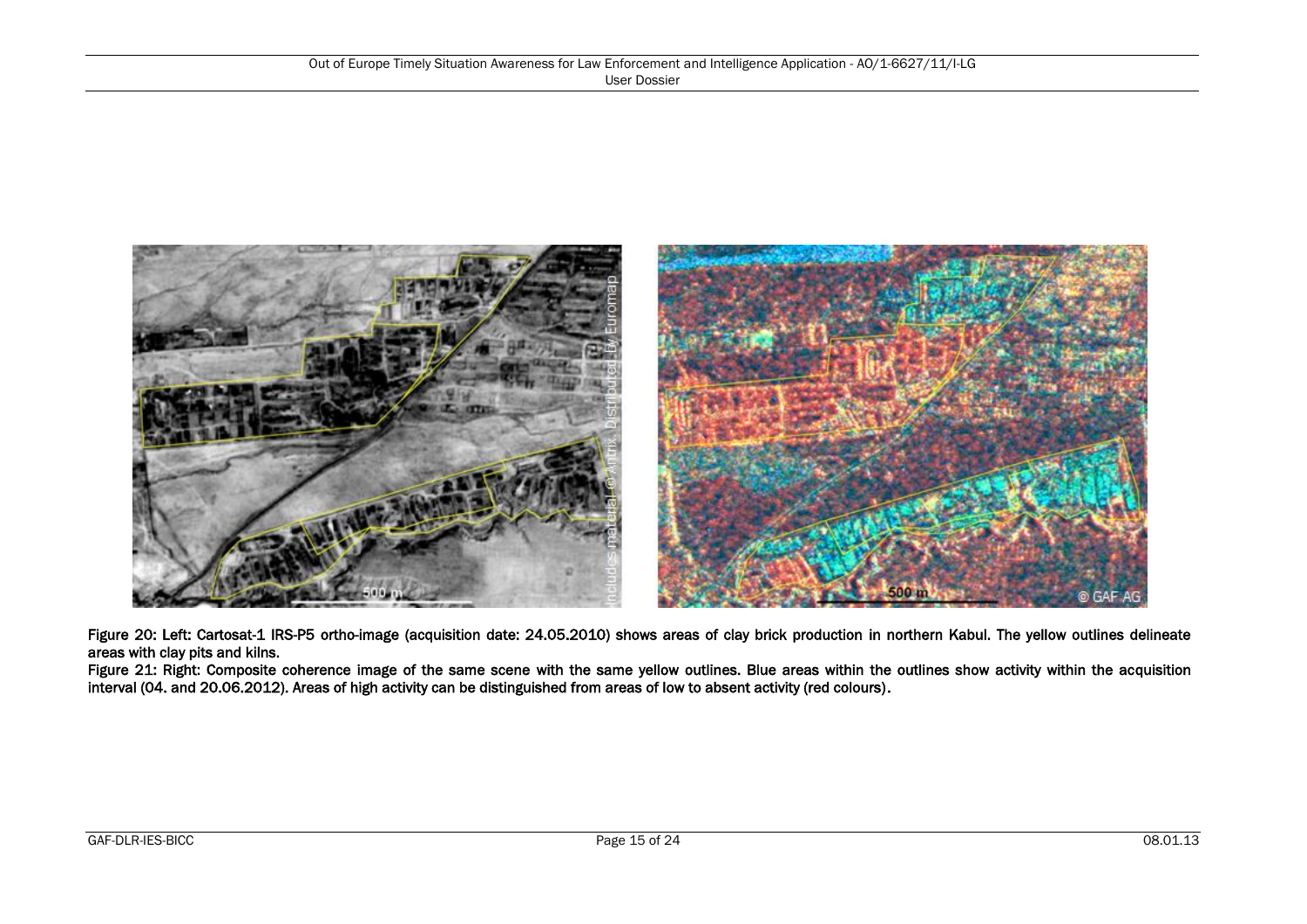

Left: Cartosat-1 IRS-P5 ortho-image (acquisition date: 24.05.2010) shows recesses at the hill side

<span id="page-15-1"></span><span id="page-15-0"></span>Figure 22: Right: For better visualization generated colour composite of a coherence image (acquisition dates: 04. and 20.06.2012) of a quarrying area in Kabul. In the output RGB image the blue areas are decorrelated (which means that there are significant changes in ground structure) while the red and green colour range represents areas of high correlation (no significant changes). This scene shows areas of strong decorrelation (blue). Figure 23: Left: Satellite imagery of the same area.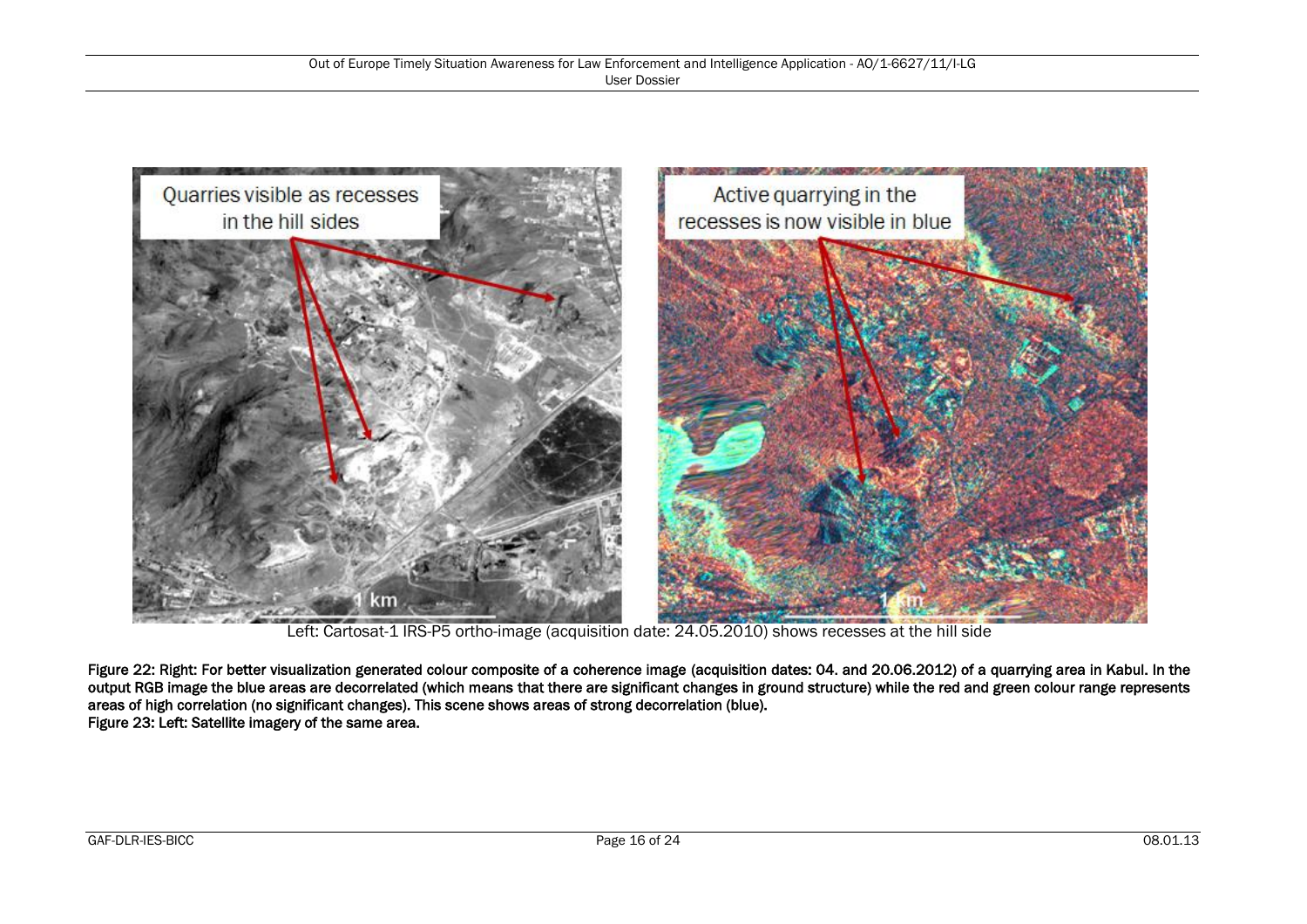## <span id="page-16-0"></span>4 GIS interpretation layer

The analyses of the satellite images resulted in the generation of GIS compatible vector layers (in this quarry and clay pit example: points and polygons) that provide additional information and several advantages to the image maps:

- 1. Attribute information (see next chapter) was added and evaluated statistically (see chapter 4.3)
- 2. It might be compared and value-added with ground truth, cadastral or any other spatial layers in a GIS (chapter 4.2) for inspectors and cadastre officers of the Ministry of Mines.
- 3. The final interpretation layer is GIS compatible making it suitable
	- a. for mobile, i.e. Global Positioning System (GPS) supported GIS solutions, e.g. GeoRover® software
	- b. for adaptable layouts as selective attribute displays, transparency etc.
	- c. for multi-spatial layer analyses and intersection methods used in standard GIS

Below the consultant explains the possible design and possible evaluation methods of this interpretation layer.

#### <span id="page-16-1"></span>*4.1 Interpretation layer attributes*

This vector interpretation layer is not only the spatial expression of the imagery interpretation and analysis as given in the produced image maps, but contains some ordinal and numerical attribute information that might be essential for the mine verification and monitoring activities. To realize these activities the data have to be handled in a GIS.

Typical attributes of the interpretation layer, respectively each spatial unit in this layer, should be defined – and thus might be attributed accordingly:

- 1. Interpretation date
- 2. Satellite image acquisition date used
- 3. The mine feature identified in the image (e.g. in this dossier: clay pit, kiln, quarry)
- 4. Possible status or activity of this mine feature (e.g. below: gone, new ,extant)
- 5. Its area (in case of polygon) or length (in case of line features). These geometric attributes may be generated semi-automatically in modern GIS systems.
- 6. Its relation to the cadastre layer (e.g.: "within license/application area", "intersects license/application area" or "outside license/application area")
- 7. Conclusions drawn from comparison with other geo-information layers (e.g. comparison with geological map/mineral occurrences: "possibly chromite quarry")
- 8. Compliance status according interpretation and satellite image acquisition date and relation to cadastral or inspectorate information (e.g.: "compliant", "non-compliant" or "un-defined")
- 9. Possible monitoring activities of the cadastre/inspectorate identified (e.g. "check extent", "check activity", etc.)

Points 1-9 may be used for quantitative, semi-quantitative and multi temporal statistical analyses and points 6-9 have specific significance for compliance studies, i.e. the business process mentioned above.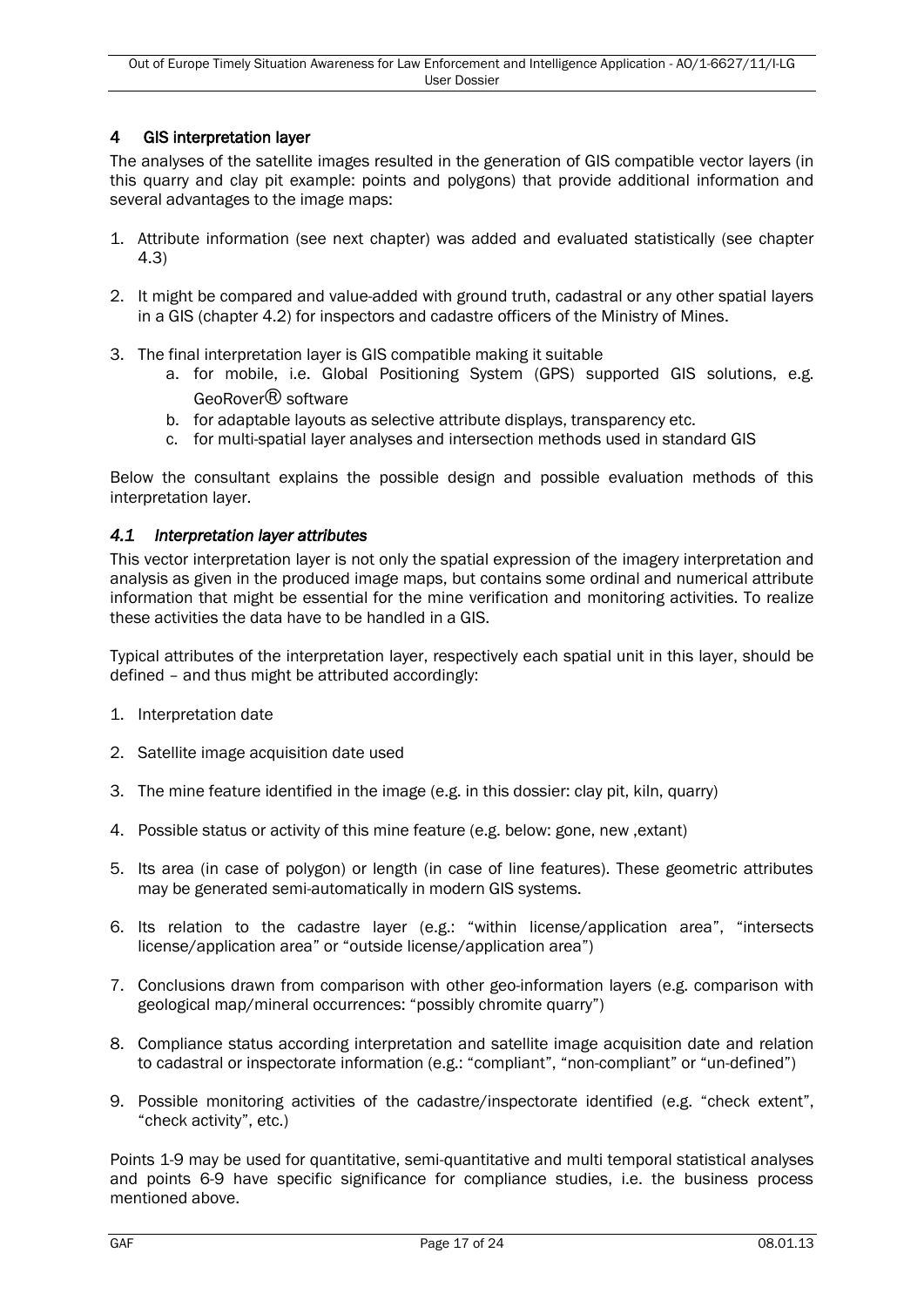

<span id="page-17-0"></span>Figure 24: Typical clay pit development. New clay pits are established near construction sites (red circle) and exhausted clay pits are used as building sites as in general the subsoil is now more suitable for building. Scale 1:10 000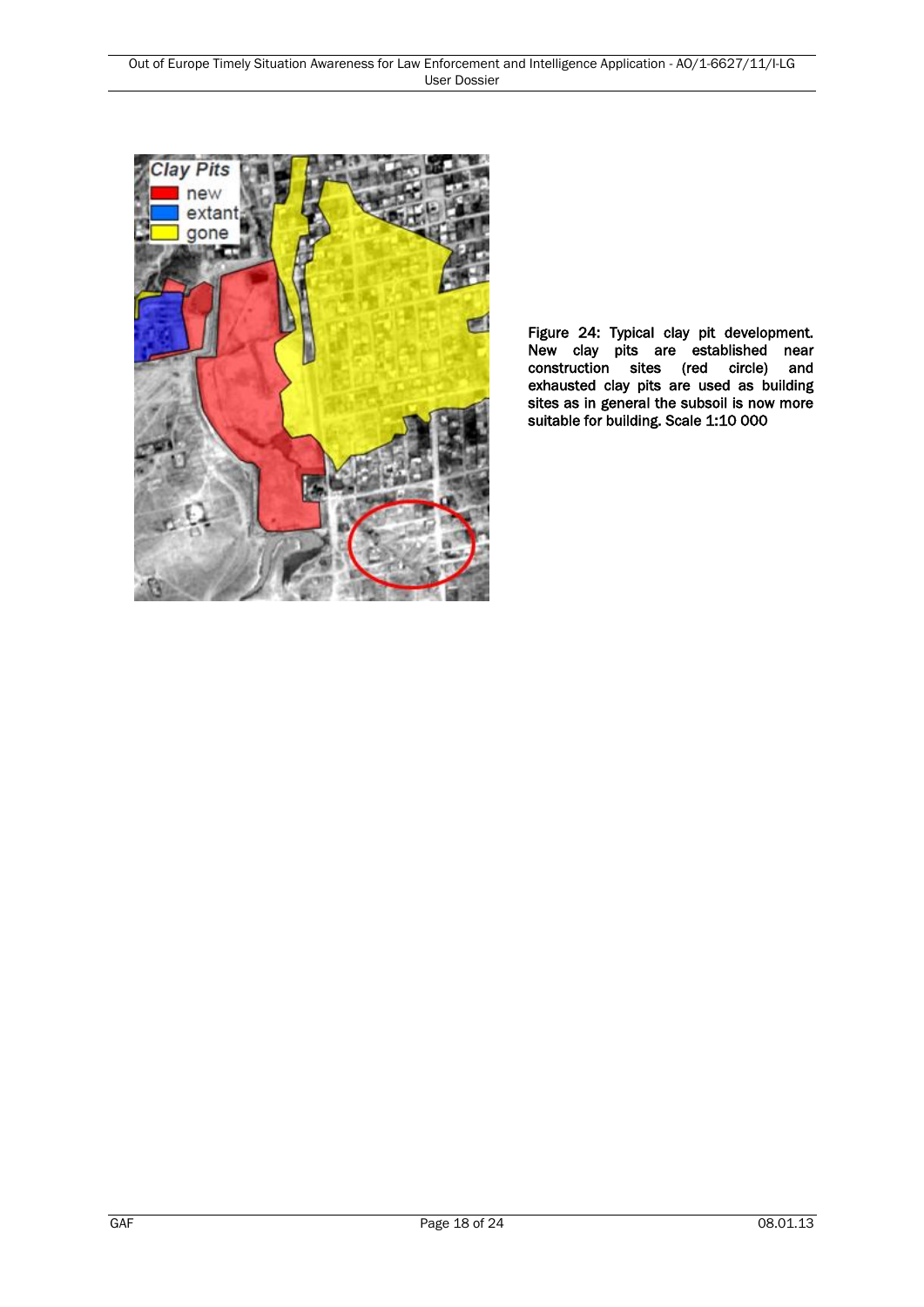### <span id="page-18-0"></span>*4.2 Comparison with independent information*

The interpretation may be further compared with all kind of independent information, e.g. infrastructure, geology or hydrographic information, if the data are available.

Below we describe possible conclusions that can be drawn from intersection of the interpretation layer with spatial layers of the cadastre or other geo-information.

Principally five situations are recognized concerning the cadastral compliance:

- 1. Interpretation of image map and other information complies with the status of the cadastre and inspectorate. No action required.
- 2. The image map hints to a mine activity or feature but no corresponding entry in the cadastre or inspectorate exists. This hint should initiate a ground check for mine verification and/or mine inventory purposes.
- 3. The cadastre/inspectorate entries/layers indicate a license/application, but nothing is visible in the satellite image map. This is the contrary case as above but should result in the same action, if the application or title is older than the satellite image.
- 4. A geometric offset exists between the cadastre/inspectorate entries and the image map feature. If an artefact (calculation/projection/classification error) may be excluded, this should also trigger a ground check for mine verification or compliance monitoring purposes2.
- 5. Activities interpreted from the image map do not correspond to title rights. E.g.:
	- 5.1. A single quarry license area obviously includes several quarries <sup>2</sup>,
	- 5.2. A quarry license shows shaft towers, i.e. underground activity,
	- 5.3. An exploration license shows large dump sites ,
	- 5.4. River waters needed for irrigation are obviously affected by dump site of adjacent mine,
	- 5.5. A marble quarry acc. License documents lies within chromite field (as seen on a geologic map) and might indicate additional chromite production

These examples demonstrate the power of the monitoring possibilities if careful image analysis and comparison with other data is applied in a GIS environment to give full information potential to the interpretation layer.

 $\overline{a}$ 

<sup>&</sup>lt;sup>2</sup> This conclusion would not be valid in the present case where the regulatory framework for quarry mining allows multiple quarries in one grid cell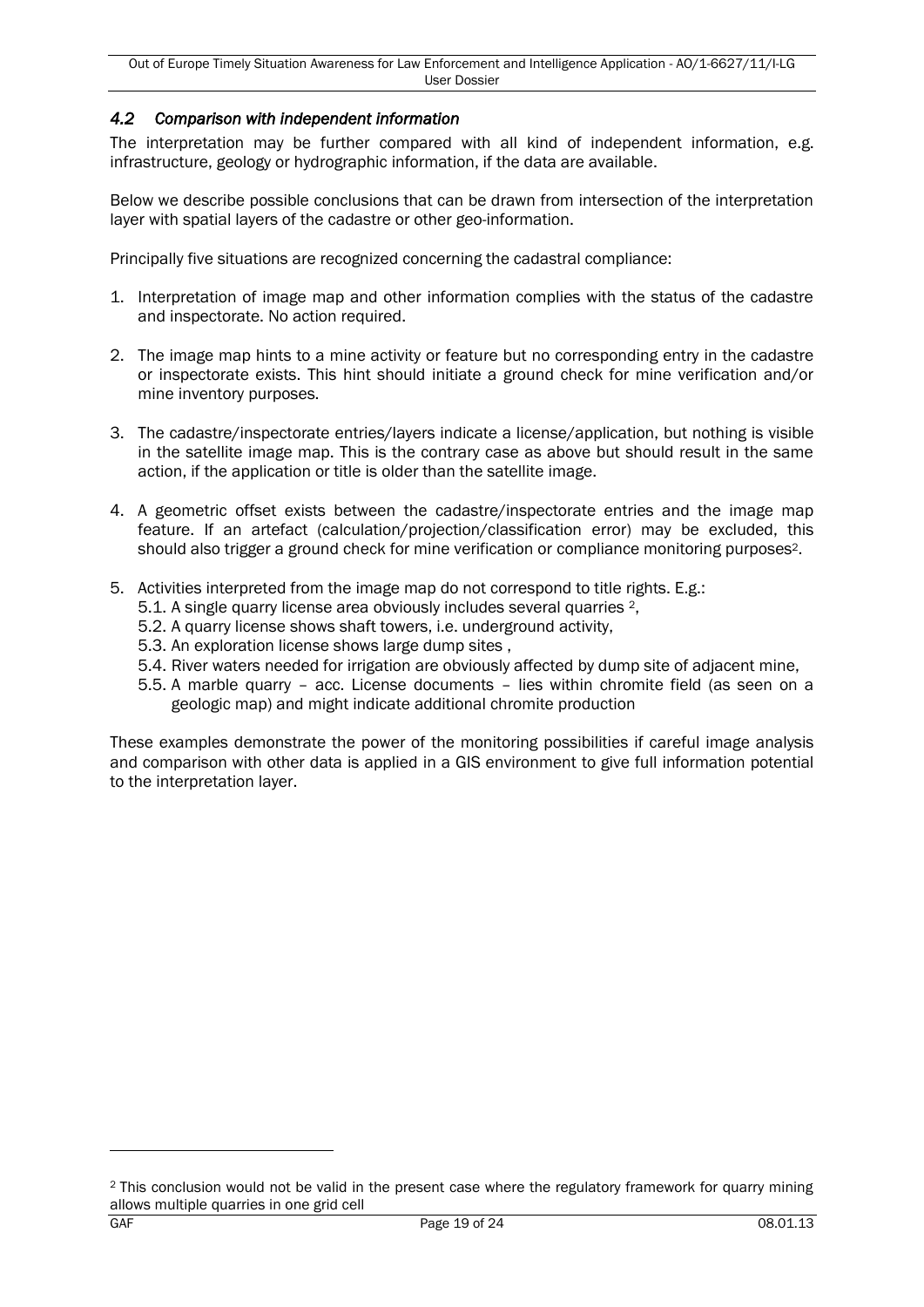These five principal situations are highlighted as schematic diagram in the table below. The scale of the sample images is 1:10 000.

| No.            | <b>Observation</b>                                                                                                                                       | <b>Schematic</b><br>representation:<br>$\Box/\Box$ mine feature / activity<br>title / application | Conclusion                                                                                                                                             | Possible<br>reactions                                                                                                                                |
|----------------|----------------------------------------------------------------------------------------------------------------------------------------------------------|---------------------------------------------------------------------------------------------------|--------------------------------------------------------------------------------------------------------------------------------------------------------|------------------------------------------------------------------------------------------------------------------------------------------------------|
| $\mathbf 1$    | EO derived Mine activity<br>and feature correspond<br>with<br>cadastre/inspectorate<br>layer / information                                               |                                                                                                   | EO-data are<br>compliant with title/<br>application<br>information                                                                                     | If no other (non-<br>EO) information<br>available, no<br>action needed                                                                               |
| $\overline{2}$ | <b>EO-derived Mine feature</b><br>/ activity but no<br>associated title /<br>application area in the<br>cadastre layer                                   |                                                                                                   | Independent on<br>relative age of the<br>EO data to the<br>cadastre layer there<br>is a hint for ancient<br>or new mining                              | Check<br>1.<br>geometry<br>(projection)<br>Ground<br>2.<br>check                                                                                     |
| 3              | Cadastre layer indicates<br>mine feature / activity<br>but the EO-data show no<br>indication for mining                                                  |                                                                                                   | The EO-data<br>probably are older<br>than the cadastre                                                                                                 | Compare EO<br>1.<br>data<br>acquisition<br>date with<br>cadastre<br>initial date<br>Check<br>2.<br>geometry<br>(projection)<br>Ground<br>3.<br>check |
| 4              | Geometric offset and/or<br>overlap between the<br>cadastre layer and the<br>EO-derived mine feature<br>/ activity                                        |                                                                                                   | Geometric<br>projection wrong (of<br>EO or cadastre data)<br>Misunderstanding<br>during title /<br>application process<br>between mine and<br>Ministry | Careful check of<br>coordinate and<br>projection<br>parameters<br>Ground check<br>and<br>communication<br>with mine                                  |
| 5              | Obvious misfit between<br>EO-derived mine<br>activities and title /<br>application constraints<br>(e.g. here single quarry<br>against multiple quarries) |                                                                                                   | EO data point to<br>illegal or informal<br>mine activity                                                                                               | Verify legal<br>status of<br>cadastre layer<br>Ground check<br>and<br>communication<br>with mine                                                     |

<span id="page-19-0"></span>Table 1: Schematic overview of the five principal situations concerning cadastral compliance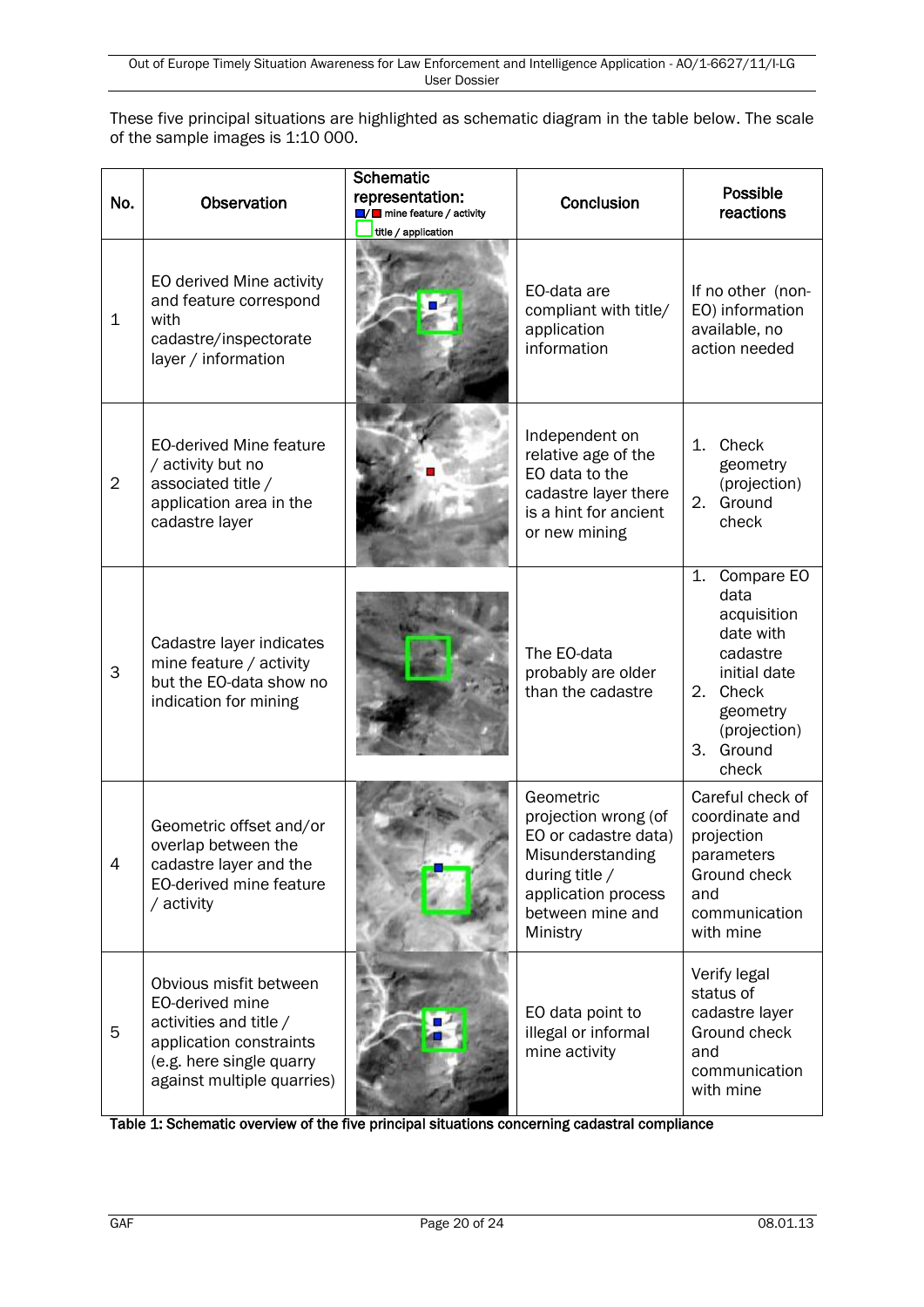### <span id="page-20-0"></span>*4.3 Selected quantitative and multi-temporal analysis*

The geometric, date and status attributes mentioned in chapter 4.1 (1-5) may be used to generate – at least in cases where the information is completely available - quantitative and multi-temporal analyses of provinces, commodities or time periods. The example below gives an example how the data about clay pits extracted from the imagery is used to show the development of the areas used for brick production.



<span id="page-20-1"></span>Figure 25: Bar chart showing the development of clay pit areas in hectare; calculations are based on the areas mapped as seen at the time of acquistion of the optical EO-data sets. It shows clearly that allthough some clay pits have ceased to exist, clay mining/brick production is a still increasing activity with regards to area consumption.



<span id="page-20-2"></span>Figure 26: Bar chart showing the increase of kilns between the date of the base data set and the optical EO-data. This underlines that clay mining/brick production is a still increasing activity within the AOI.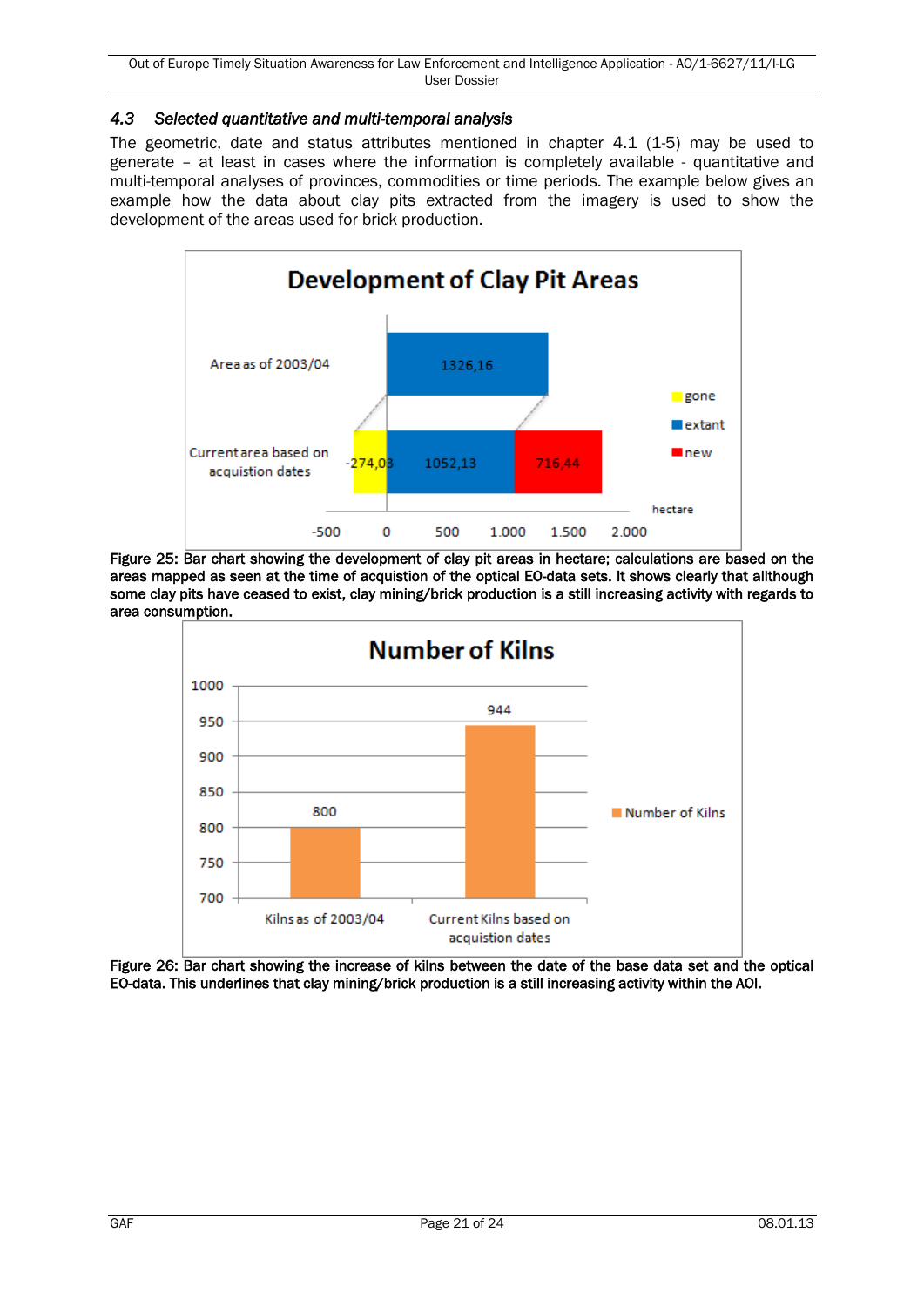### <span id="page-21-0"></span>5 Conclusions

- 1. The optical image maps show that quarries, pits, and construction works associated with these mines are recognized. In the above example the typical minimum size to recognize quarries or clay pits is around 5x5 pixels (ca.150 sqm) if they appear in typical environment context.
- 2. Similarly specific mine and ground activities may be identified in the optical or in the radar imagery if the time window of the image acquisition is suitable for the relevant purpose. Thus a clear awareness of the significance of the acquisition dates of the satellite images is important – in particular for radar data but for the optical imagery too. Anyway, the radar data (coherence imagery) should be read carefully to avoid misinterpretations due to steep relief (shadows) and or very unstable soils (dune sands, e.g.).
- 3. If ground truth data are available even if they are historically they should be used to verify, check consistency, and to add and correct valuable information in the interpretation layer.
- 4. If recent imagery data are available for reasonable prices they should also be acquired to get the possibility to monitor changes in the mine features detected in older imagery.
- 5. The attributes of the interpretation layer should be standardized as far as possible to facilitate database querying and thus enhance use and usefulness of following GIS and database works and thus the verification and compliance monitor purposes.
- 6. Any other geo-information layer is useful to enhance the value of the image maps in a GIS environment: This concerns in particular any kind of ground truth and cadastral data, but also any other data that may give information about legal (administrative boundaries, toponyms), infrastructural (traffic lines, power facilities), environmental (land use and management), or geologic issues.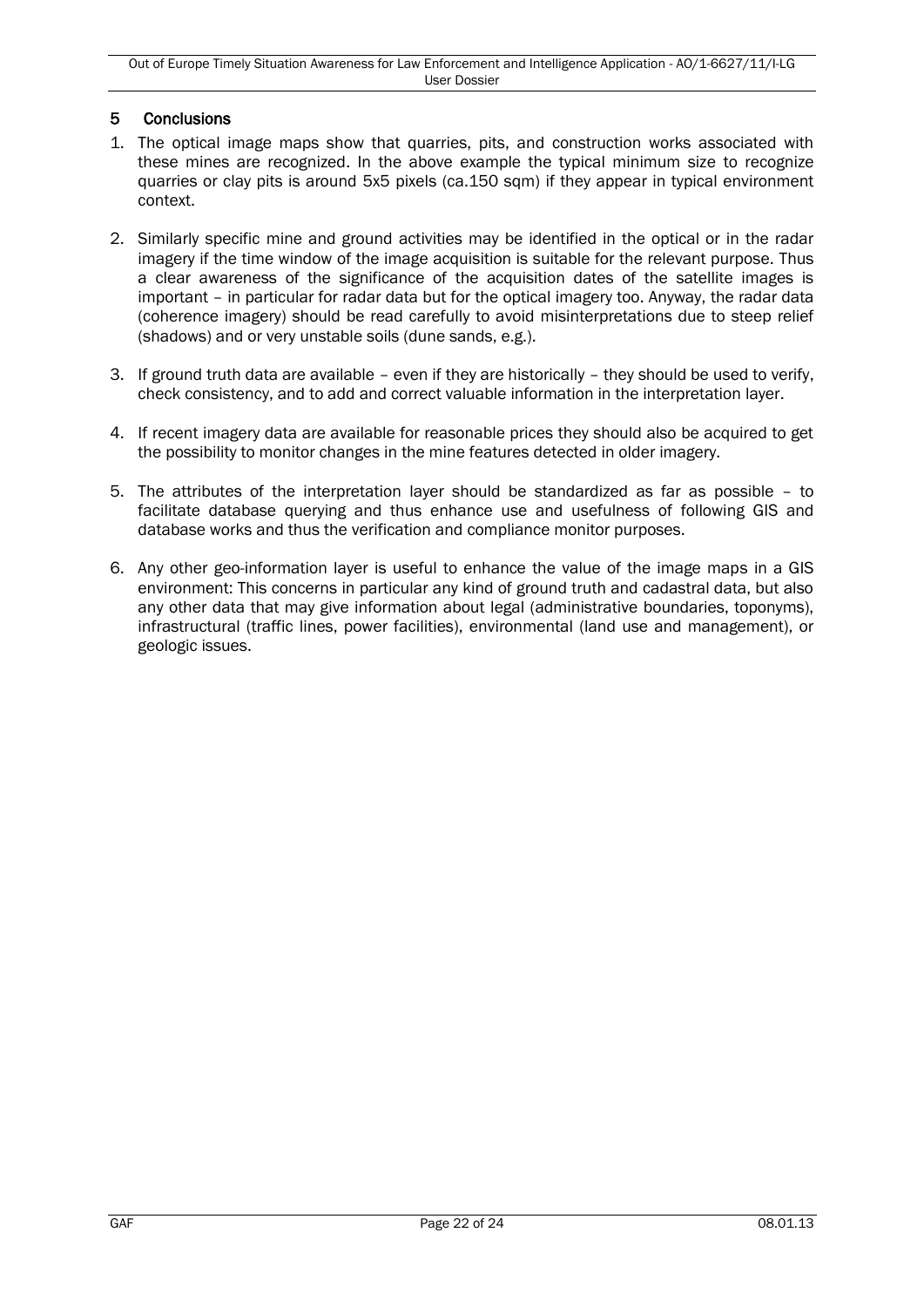| <b>PARAMETER</b>             | <b>SPECIFICATIONS</b>                            |              |  |
|------------------------------|--------------------------------------------------|--------------|--|
| Data sets                    | Raster and vector data                           |              |  |
|                              | Optical:Cartosat-1 IRS-P5                        |              |  |
| Satellite sensor             | Cosmo-SkyMed Stripmap Himage (amplitude)<br>SAR: |              |  |
|                              | derived coherence images<br>and                  |              |  |
| Image quality                | Cloud and haze free <10%                         |              |  |
| Image acquisition date       | Optical: 30.04.09; 03.09.09; 24.05.10; 06.06.11  |              |  |
|                              | 04.and 20.06.12<br>SAR:                          |              |  |
| Spatial resolution           | Optical:2,5 m                                    |              |  |
|                              | SAR:<br>3 <sub>m</sub>                           |              |  |
| Spectral range               | Optical:PAN                                      |              |  |
|                              | SAR:<br>X-Band                                   |              |  |
| Image analysis               | Visual Interpretation on Stereo Station          |              |  |
| Geo-location Accuracy (CE90) | Optical:< 10 m                                   |              |  |
|                              | SAR:<br>$<$ 3,5 $m$                              |              |  |
|                              | Optical: ~3055 km <sup>2</sup> -                 |              |  |
|                              | N-Lat:                                           | E-Long:      |  |
|                              | 34.764488930                                     | 69.122698330 |  |
|                              | 34.710011050                                     | 69.411380200 |  |
|                              | 34.683026680                                     | 69.549866040 |  |
|                              | 34.432021100                                     | 69.489787630 |  |
|                              | 34.160140820                                     | 69.415962460 |  |
|                              | 34.191707440                                     | 69.257620200 |  |
| Geographic coverage          | 33.997725450                                     | 69.205688010 |  |
|                              | 34.050166770                                     | 68.919042690 |  |
|                              | 34.541995150                                     | 69.052437140 |  |
|                              | 34.764488930                                     | 69.122698330 |  |
|                              | SAR: ~1600 km <sup>2</sup>                       |              |  |
|                              | NW Lat:                                          | 34,75944706  |  |
|                              | NW Long:                                         | 69,08812386  |  |
|                              | SE Lat:                                          | 34,26801672  |  |
|                              | SE Long:                                         | 69,63477699  |  |

# <span id="page-22-0"></span>6 Annex 1: Technical Specification Sheet

<span id="page-22-1"></span>Table 2: Technical specification of satellite data used